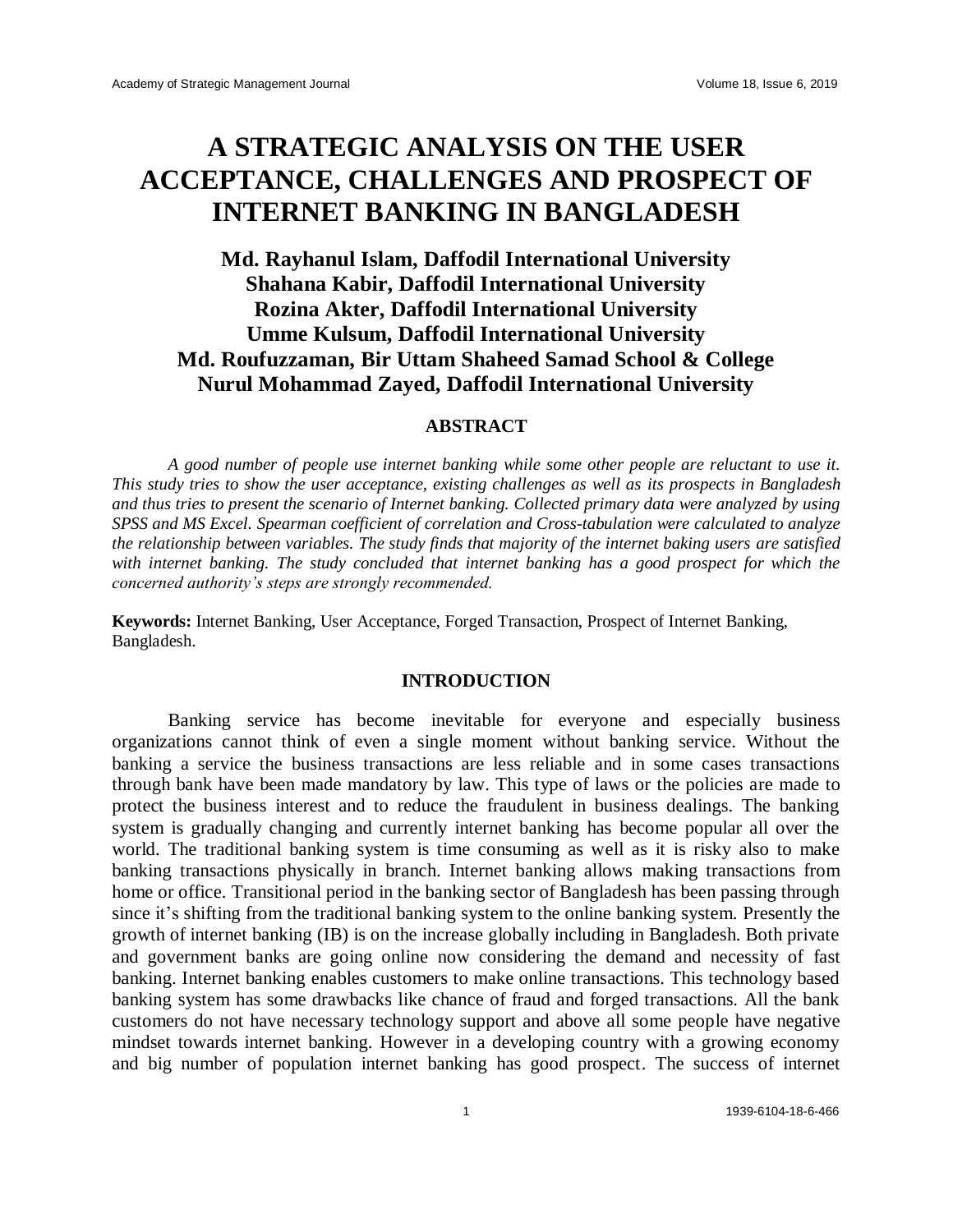banking depends on strategies and factors like service quality, maturity, honesty and dedication of banks and related stakeholders (Sathye, 1999 & Wah 1999).

#### **LITERATURE REVIEW**

Although IB has already got well acceptance in the developed countries, in Bangladesh it has just started its journey with internet banking. Here banks mainly the private banks are coming forward for the success of internet banking. Internet banking provides some true benefits for the customers and saves valuable time of the customers (Mondal  $&$  Saha, 2013).

Ingle & Pardeshi (2012) found that, because of the increasing use of internet most of the banks and non banking financial institutions are coming up with new ideas of internet banking or online banking. The internet banking has growing prospect because the employers are increasingly using this service in business activities like fund transfer and other monetary transactions (Yazdanifard et al., 2011).

Internet banking offers new challenging opportunities in the global banking industry of the competitive world (Adewuyi, 2005). Adewuyi (2005) concluded that, although many banks have already started internet banking, still there are many other banks that are yet to taste the flavor of internet banking. So, still there are lots of opportunities for the improvement of internet banking. Due to the added benefits, banks all over the world have started offering internet banking service and Indian banks are not an exception to it (Chauhan & Choudhary, 2015). Due to the virtue of internet banking, banking activities are not confined to the branches only; rather, any inquiry or transaction is processed online being at home even (Vyas, 2012).

It has enabled the commercial banks to enhance banking in a cost effective and better way in which customers can execute their transactions online or through ATM (Omar et al., 2011). Omar et al. (2011) found that the sensitive issues of the internet banking are trustworthiness of ATM, safety and security of the system. Their study also point out that, safety, security, speed and convenience plays leading roles for the success of the internet banking. EU reported that, Scandinavian and Baltic countries used highest internet in the year of 2011. For Norway, Finland and Estonia it was around 90% while for Bulgaria, Romania and Greece it was only less that 20% (Hudson, 2012). In Thailand, many of the corporate customers are not highly enthusiastic regarding the internet banking due to security concern (Rotchanakitumnuai & Speece (2003).

*"Features of the web site"* and *"perceived usefulness"* are leading influential factors in Thailand while external environment is the main obstacle there (Jaruwachirathanakul & Fink, 2005). Jaruwachirathanakul & Fink (2005) found that, banks and governmental support alone cannot determine the success of internet banking. Rather, besides them customer's acceptance also plays major role there.

#### **Objectives of the Study**

The objectives of the study include the following:

- a. To investigate the present scenario of internet banking in Bangladesh
- b. To identify and analyze the user acceptance and challenges of internet banking in Bangladesh
- c. To present the prospect of internet banking in Bangladesh
- d. To create further research scope in this area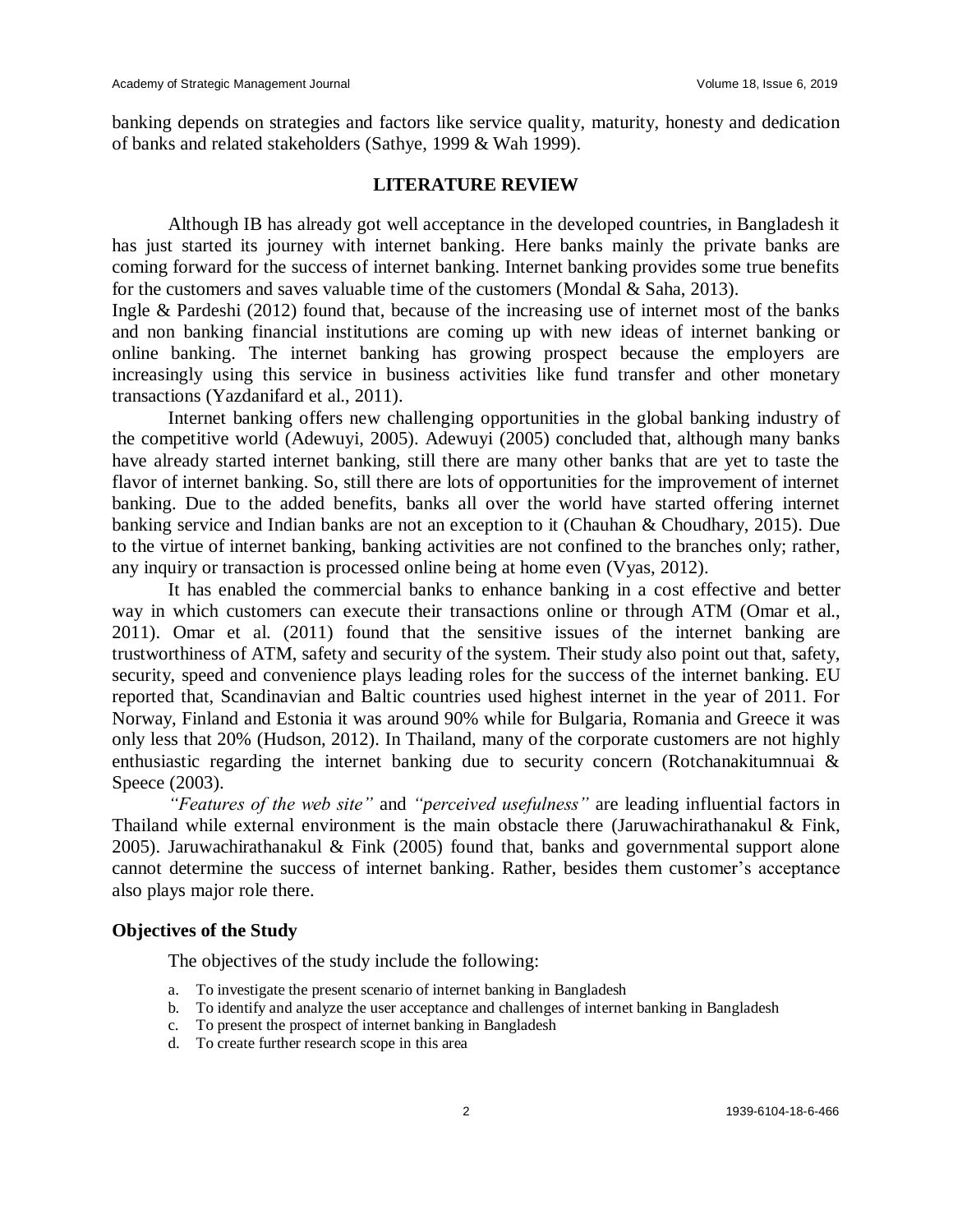#### **Hypothesis Testing**

The features of the internet banking services are analyzed by the following hypothesis:

*H<sup>1</sup> Mostly customers prefer internet banking services over branch banking because it is reliable, convenient, faster, safe, cheap, user-friendly, and error free.*

To assess the customer satisfaction level of internet banking, hypothesis two has been used which is as under.

*H<sup>2</sup> Customers are satisfied with features of internet banking in Bangladesh.*

Customer's perception about the security and forged transaction of internet banking has been measured by hypothesis three.

*H<sup>3</sup> Security problems, lack of trust and knowledge, lack of internet connection etc. affect the customer decision towards internet banking services.*

### **RESEARCH METHODOLOGY**

In conducting this research study, a structured questionnaire has been used.

#### **Data Collection method and tools**

The study is based on primary data collected from the bank customers of Dhaka city. The collected data were analyzed by using SPSS and MS Excel. Spearman coefficient of correlation was calculated to analyze the relationship between selected variables. Further several crosstabulations were prepared to show better relationship among the variables.

#### **Data Analysis**

Demographic characters of the respondents have been shown in Table 1 below

|                                           | Table 1                                                  |     |     |  |            |                   |     |     |  |  |
|-------------------------------------------|----------------------------------------------------------|-----|-----|--|------------|-------------------|-----|-----|--|--|
| DEMOGRAPHIC CHARACTERS OF THE RESPONDENTS |                                                          |     |     |  |            |                   |     |     |  |  |
|                                           | 69<br>$\frac{6}{6}$<br>Student<br>69<br><b>Frequency</b> |     |     |  |            |                   |     |     |  |  |
|                                           | Below 18                                                 |     |     |  | Occupation | Service           | 22  | 22  |  |  |
|                                           | $19-30$                                                  | 74  | 74  |  |            | <b>Business</b>   | 9   | 9   |  |  |
|                                           | $31-40$                                                  | 14  | 14  |  |            | Total             | 100 | 100 |  |  |
| Age                                       | 41 and above                                             | 5   | 5   |  |            | College $(11-12)$ | 15  | 15  |  |  |
|                                           | Total                                                    | 100 | 100 |  |            | Undergraduate     | 58  | 58  |  |  |
|                                           | Male                                                     | 56  | 56  |  | Education  | Graduation        | 27  | 27  |  |  |
| Gender                                    | Female                                                   | 44  | 44  |  |            | Total             | 100 | 100 |  |  |
|                                           | 100<br>100<br>Total                                      |     |     |  |            |                   |     |     |  |  |

Table 1 shows that, 74 out of 100 respondents were between 19-30 years, 14% are between 31-40 years, 7% are below 18 years and 5% are above 40 years. On the other hand, 56 % respondents were male and 44% are female while 69% respondents are students and 58% have undergraduate level education.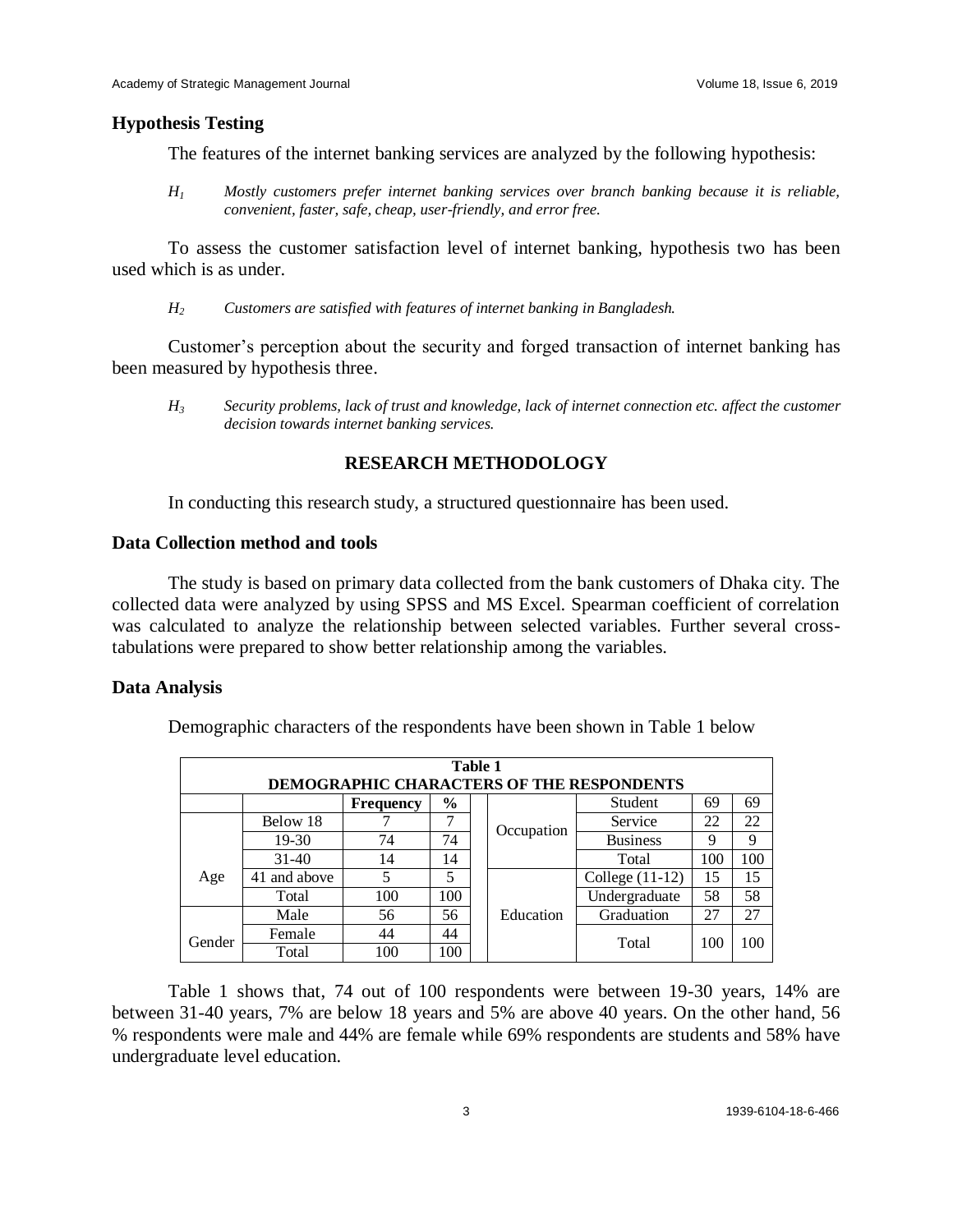## **FINDINGS AND DISCUSSION**

Table 2 shows that, 74% of the total respondents fall between 19-30 years age. The cross tabulation also shows that the numbers of respondents fall in the age group of 18 or under and 41 or above are only 7 and 5 respectively.

| Table 2<br><b>GENDER - AGE CROSS-TABULATION</b> |             |               |  |                                 |  |  |  |  |
|-------------------------------------------------|-------------|---------------|--|---------------------------------|--|--|--|--|
| Age                                             |             |               |  | <b>Total</b>                    |  |  |  |  |
| Gender                                          | 18 or Under | $19-30$ years |  | 31-40 years $\vert$ 41 or Above |  |  |  |  |
| Male                                            |             |               |  |                                 |  |  |  |  |
| Female                                          |             | 32            |  |                                 |  |  |  |  |
| Total                                           |             |               |  |                                 |  |  |  |  |

| Table 3<br><b>GENDER - OCCUPATION CROSS-TABULATION</b> |                |                |                 |              |  |  |
|--------------------------------------------------------|----------------|----------------|-----------------|--------------|--|--|
|                                                        | Occupation     |                |                 |              |  |  |
|                                                        | <b>Student</b> | <b>Service</b> | <b>Business</b> | <b>Total</b> |  |  |
| Male                                                   |                |                |                 | 56           |  |  |
| Female                                                 | 25             | 15             |                 | 44           |  |  |
| Total                                                  |                | つつ             |                 |              |  |  |

In Table 3, 69% respondent is students and among them; males are 44 and females are 25. The cross-tabulation also shows that, 15 out of 44 female respondents are service holders while only 7 out of 56 male respondents are service holders. Further, the frequency of businessmen is very poor, 9% only; including both male and female).

| Table 4<br><b>OCCUPATION - AGE CROSS-TABULATION</b> |             |                      |    |                     |              |  |  |  |
|-----------------------------------------------------|-------------|----------------------|----|---------------------|--------------|--|--|--|
| Age in years                                        |             |                      |    |                     |              |  |  |  |
| Occupation                                          | 18 or Under | $\overline{19} - 30$ |    | $31-40$ 41 or Above | <b>Total</b> |  |  |  |
| Student                                             |             | 52                   | 10 |                     | 69           |  |  |  |
| Service                                             |             | 14                   |    |                     | 22           |  |  |  |
| <b>Business</b>                                     |             |                      |    |                     |              |  |  |  |
| Total                                               |             | 74                   |    |                     |              |  |  |  |

Table 4 shows that, students, service holders and businessmen are 52, 14 and 8 respectively among 100 respondents. 14 respondents are between 31-40 years age group, 7 are 18 years or under and 5 are of 41 years or above.

| Table 5<br><b>GENDER - EDUCATION CROSS-TABULATION</b> |                              |                 |                    |              |  |  |
|-------------------------------------------------------|------------------------------|-----------------|--------------------|--------------|--|--|
|                                                       | <b>Education</b>             |                 |                    |              |  |  |
|                                                       | University<br><b>College</b> |                 | <b>Graduate</b>    | <b>Total</b> |  |  |
|                                                       | $(Class 11-12)$              | (Undergraduate) | (Higher Education) |              |  |  |
| Male                                                  |                              | 34              |                    | 56           |  |  |
| Female                                                |                              | 24              | 19                 |              |  |  |
| Total                                                 |                              | 58              |                    |              |  |  |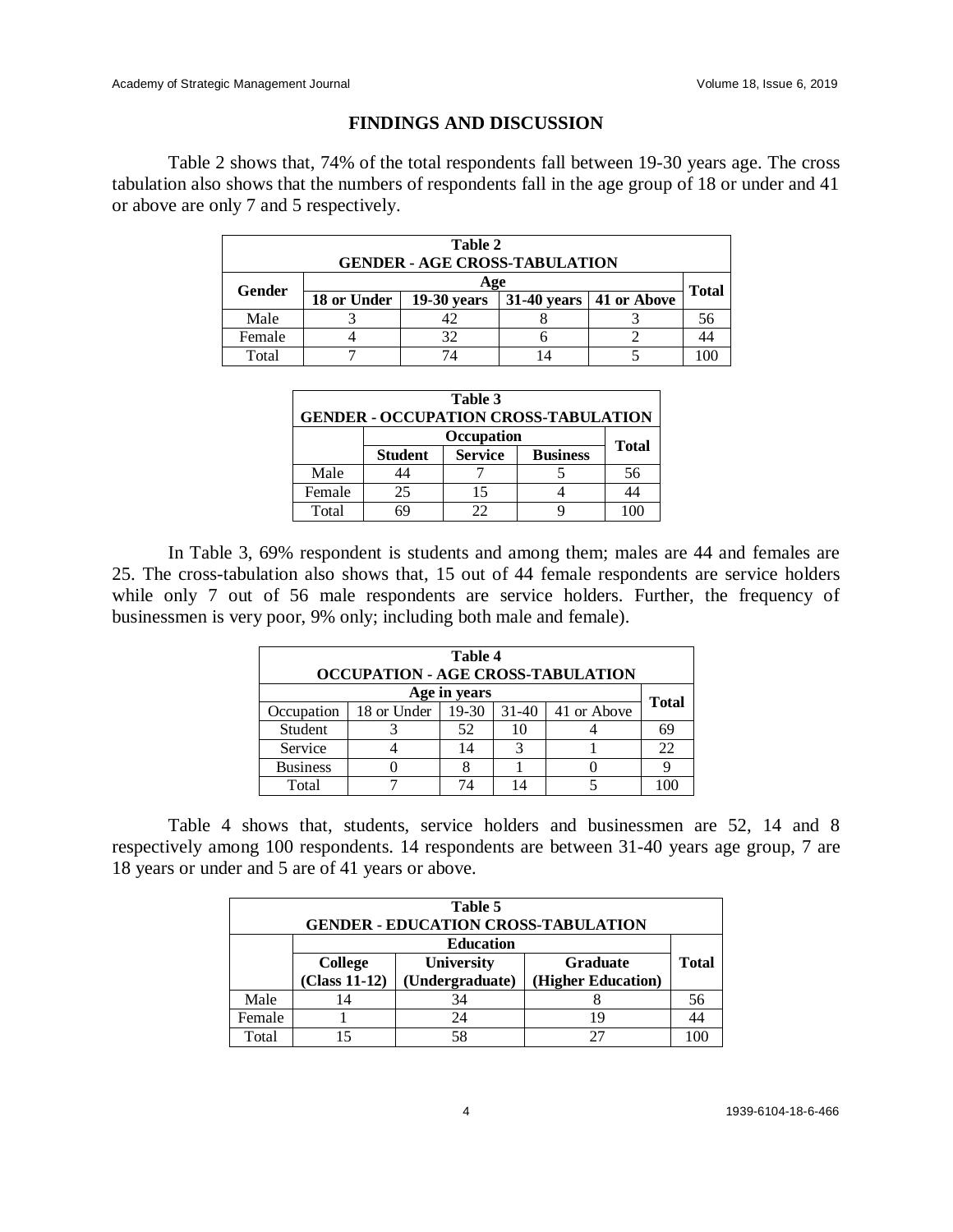Table 5 shows that, 34 males and 24 female have undergraduate university degree, 15 respondents have college level education, 27 respondents (8 male and 19 female) have graduate or higher education.

# **Reasons for using and not using internet banking (IB) services:**

Table 6 depicts that, to the customers, reliability, facilities, user friendliness, speed and convenience of IB are the motivating factors for using internet banking. It is also time savings and less costly. So these factors play important roles for the success of internet banking.

| Table 6<br><b>REASON OF USING IB SERVICE</b> |                                              |                                    |                 |                |       |                          |  |  |  |  |
|----------------------------------------------|----------------------------------------------|------------------------------------|-----------------|----------------|-------|--------------------------|--|--|--|--|
| Oues.                                        | <b>Statement</b>                             | <b>Strongly</b><br><b>Disagree</b> | <b>Disagree</b> | <b>Neutral</b> | Agree | <b>Strongly</b><br>Agree |  |  |  |  |
|                                              | IB is more reliable than branch<br>banking   | $\overline{\mathcal{L}}$           |                 | 7              | 36    | 17                       |  |  |  |  |
| $\mathfrak{D}$                               | IB is convenient than branch banking         |                                    | $\mathfrak{D}$  | 8              | 25    | 27                       |  |  |  |  |
| 3                                            | IB is faster than branch banking             |                                    | 4               | 5              | 12    | 41                       |  |  |  |  |
| $\overline{4}$                               | IB is safer than branch banking              | $\mathcal{D}_{\mathcal{L}}$        | 7               | 16             | 29    | 9                        |  |  |  |  |
| 5                                            | IB is cheaper than branch banking            | $\overline{4}$                     | 4               | 12             | 22    | 21                       |  |  |  |  |
| 6                                            | IB is user-friendly than branch<br>banking   | 3                                  | 8               | 7              | 26    | 19                       |  |  |  |  |
| 7                                            | IB is more error-free than branch<br>banking |                                    | 17              | 27             | 15    | 3                        |  |  |  |  |
| 8                                            | I am satisfied with the feature of IB        |                                    |                 | $\mathcal{R}$  | 27    | 31                       |  |  |  |  |

Table 7 shows that Q 8 (I am satisfied with the features of IB) was filled-up by 63% of the total respondents. Among them 31 respondents, which is 49.2%, showed their strong satisfaction level and 42.9% are just agreed. Collectively 92.1% users of IB services are satisfied (Agreed & Strongly Agreed). So this result proves our second hypothesis true.

| Table 7                                                         |    |    |     |     |  |  |
|-----------------------------------------------------------------|----|----|-----|-----|--|--|
| LEVEL OF SATISFACTION OF THE IB USERS                           |    |    |     |     |  |  |
| Strongly Disagree   Disagree   Neutral   Agree   Strongly Agree |    |    |     |     |  |  |
| 1 %                                                             | 1% | 3% | 27% | 31% |  |  |

Customer's perception were analyzed by the  $2<sup>nd</sup>$  section of the questionnaire in which 8 questions addresses all the possible factors that may affect the customer decision in using IB service (Tables 8 and 9).

| <b>Table 8</b><br><b>REASONS FOR NOT USING INTERNET BANKING SERVICE</b> |                                                                          |                                    |               |                |       |                          |  |  |  |
|-------------------------------------------------------------------------|--------------------------------------------------------------------------|------------------------------------|---------------|----------------|-------|--------------------------|--|--|--|
| Ques.                                                                   | <b>Statement</b>                                                         | <b>Strongly</b><br><b>Disagree</b> | disagree      | <b>Neutral</b> | Agree | <b>Strongly</b><br>Agree |  |  |  |
| 9                                                                       | I don't have device like PC or smart phone                               | 13                                 | 16            |                |       |                          |  |  |  |
| 10                                                                      | I don't have internet connection                                         | 16                                 | 12            |                | 5     |                          |  |  |  |
| 11                                                                      | I don't trust the Security system of IB                                  | 9                                  | 3             | $\mathcal{D}$  | 8     | 15                       |  |  |  |
| 12                                                                      | Quality of Internet Banking services is bad                              | 10                                 | 9             | 6              |       |                          |  |  |  |
| 13                                                                      | I don't know how to use Internet Banking                                 |                                    | 8             |                | 15    | 12                       |  |  |  |
| 14                                                                      | I don't trust the internet as a channel for<br>banking as it is not safe |                                    | 11            |                | 9     | 13                       |  |  |  |
| 15                                                                      | Chance of fraud and forged transactions                                  | າ                                  | $\mathcal{D}$ | 4              | 13    | 16                       |  |  |  |
| 16                                                                      | I am NOT satisfied with IB services                                      | 8                                  |               |                |       | 21                       |  |  |  |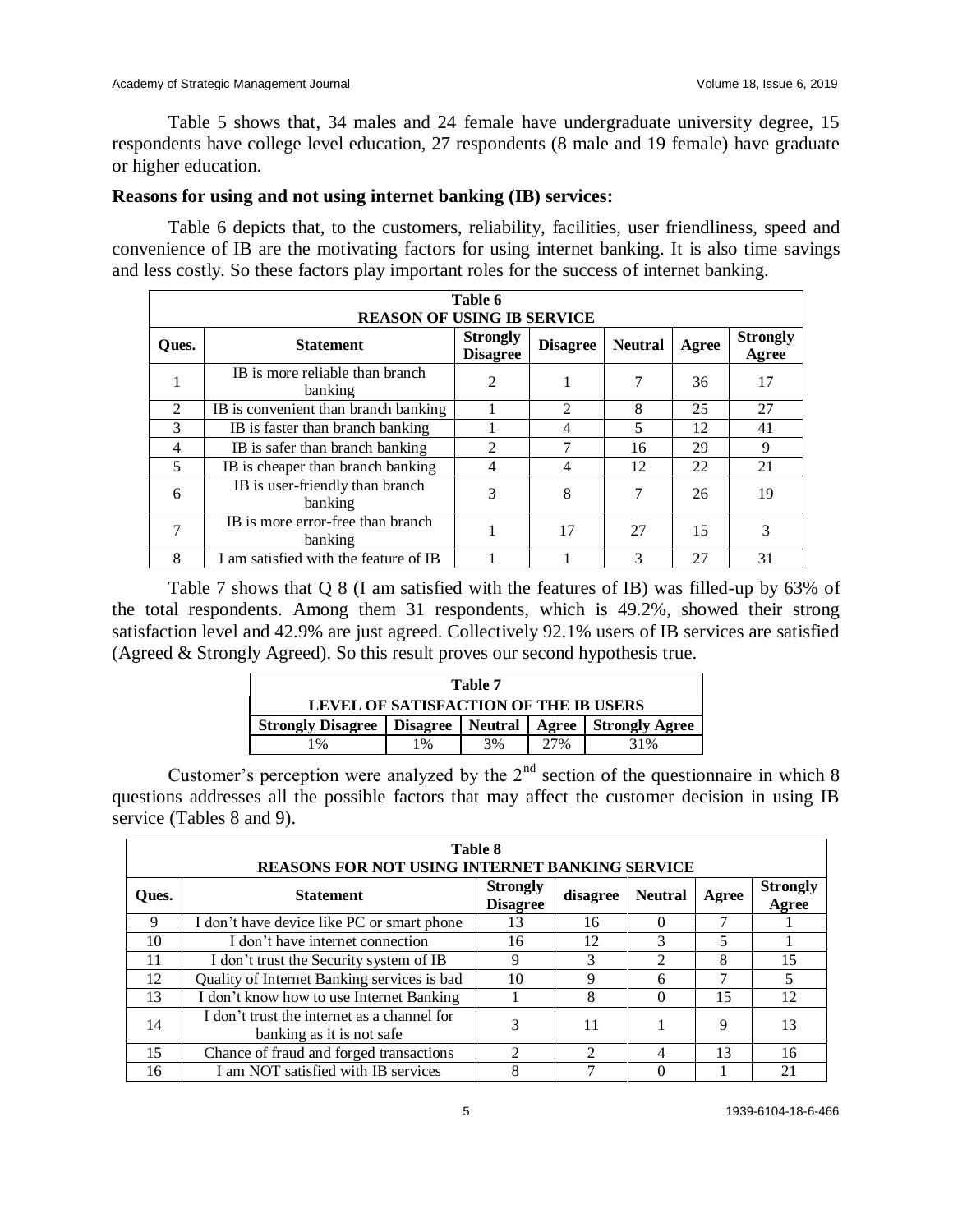| Table 9<br>POSSIBLE SOLUTION OF EXISTING PROBLEMS IN INTERNET BANKING |                                                      |                          |                 |                |       |                          |  |  |
|-----------------------------------------------------------------------|------------------------------------------------------|--------------------------|-----------------|----------------|-------|--------------------------|--|--|
| Oues.                                                                 | <b>Statement</b>                                     | <b>Strongly Disagree</b> | <b>Disagree</b> | <b>Neutral</b> | Agree | <b>Strongly</b><br>Agree |  |  |
|                                                                       | Ensure safety and security of IB                     |                          |                 |                | 27    | 49                       |  |  |
| 18                                                                    | Ensure good quality of IB service                    |                          |                 |                | 45    | 49                       |  |  |
| 19                                                                    | Ensure prevention of forged<br>transaction and fraud |                          |                 | 10             | 25    | 58                       |  |  |

#### **Correlation Analysis**

Firstly, a positive relationship is seen (Table 10) between Q11 (I do not trust the Security system of IB services.) and Q17 (Ensure safety and security of IB). It means that the dissatisfaction might be reduced by ensuring security and safety.

| Table 10<br><b>RELATIONSHIP BETWEEN QUESTION 11 &amp; 17</b> |                                            |                         |                                       |                                                   |  |  |  |  |
|--------------------------------------------------------------|--------------------------------------------|-------------------------|---------------------------------------|---------------------------------------------------|--|--|--|--|
| <b>Correlations</b>                                          |                                            |                         | <b>Users are feeling</b><br>unsecured | <b>Ensure safety and</b><br>security system of IB |  |  |  |  |
|                                                              | Users are feeling in<br>insecure           | Correlation Coefficient | 1.000                                 | 0.138                                             |  |  |  |  |
|                                                              |                                            | Sig. (2-tailed)         |                                       | 0.414                                             |  |  |  |  |
| Spearman's                                                   |                                            | N                       | 37                                    | 37                                                |  |  |  |  |
| rho                                                          | Ensure safety and<br>security system of IB | Correlation Coefficient | 0.138                                 | 1.000                                             |  |  |  |  |
|                                                              |                                            | Sig. (2-tailed)         | 0.414                                 |                                                   |  |  |  |  |
|                                                              |                                            | N                       | 37                                    | 100                                               |  |  |  |  |

On the other hand, in Table 11, Q12 (Quality of internet banking is service is bad) & Q18 (Ensure good quality of internet banking service) are positively correlated. Spearman Coefficient of Correlation gives result of 0.120 means that by increasing transaction speed, satisfaction towards internet banking may be increased.

| Table 11<br><b>RELATIONSHIP BETWEEN QUESTIONS 12&amp;18</b> |                                               |                                |                                                             |                                             |  |  |  |  |
|-------------------------------------------------------------|-----------------------------------------------|--------------------------------|-------------------------------------------------------------|---------------------------------------------|--|--|--|--|
| <b>Correlation</b>                                          |                                               |                                | <b>Quality of Internet</b><br><b>Banking service is bad</b> | <b>Ensure good quality</b><br>of IB Service |  |  |  |  |
|                                                             | Quality of Internet<br>Banking service is bad | <b>Correlation Coefficient</b> | 1.000                                                       | 0.120                                       |  |  |  |  |
|                                                             |                                               | Sig. (2-tailed)                |                                                             | 0.480                                       |  |  |  |  |
| Spearman's                                                  |                                               |                                | 37                                                          | 37                                          |  |  |  |  |
| rho                                                         |                                               | <b>Correlation Coefficient</b> | 0.120                                                       | 1.000                                       |  |  |  |  |
|                                                             | Ensure good quality<br>using IB Service       | $Sig. (2-tailed)$              | 0.480                                                       |                                             |  |  |  |  |
|                                                             |                                               |                                | 37                                                          | 100                                         |  |  |  |  |

Further, there is a positive relationship between Q15 (There is chance of fraud and forged transactions in internet banking services) and Q19 (Ensure prevention of fraud and forged transaction in internet banking). The result obtained from SPSS by applying Spearman Coefficient of Correlation is shown in Table 12 below.